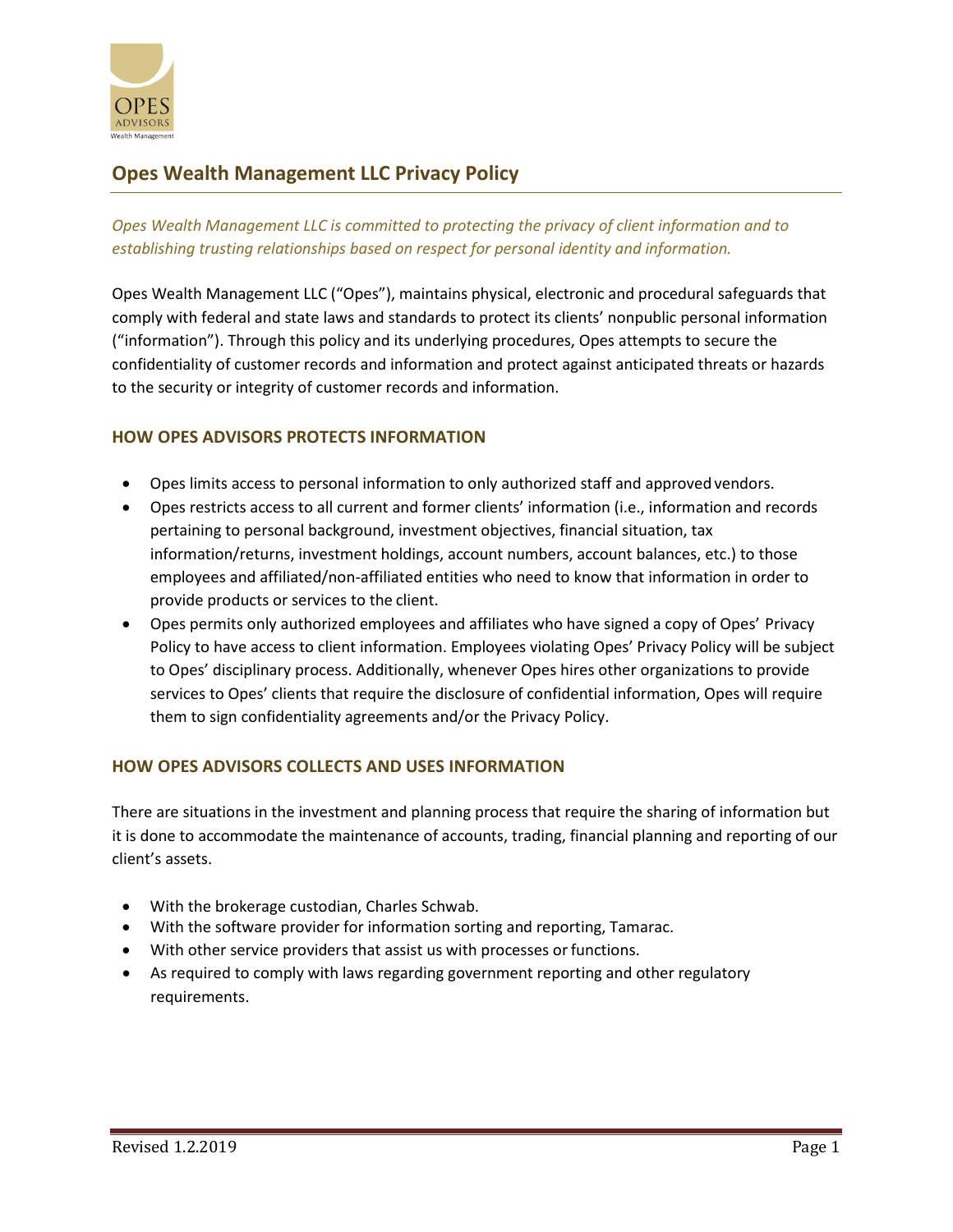

Opes may disclose the client's information if Opesis:

- (1) Previously authorized to disclose the information to individuals and/or entities not affiliated with Opes, including, but not limited to the client's other professional advisors and/or service providers (i.e., attorney, accountant, insurance agent, broker-dealer, investment adviser, account custodian, etc.);
- (2) Required to do so by judicial or regulatory process; or
- (3) Otherwise permitted to do so in accordance with the parameters of applicable federal and/or state privacy regulations. The disclosure of information contained in any document completed by the client for processing and/or transmittalby Opes in order to facilitate the commencement /continuation/ termination of a business relationship between the client and a non-affiliated third party service provider (i.e., broker-dealer, investment adviser, account custodian, insurance company, etc.), including information contained in any document completed and/or executed by the client for Opes (i.e., advisory agreement, client information form, etc.), shall be deemed as having been automatically authorized by the client with respect to the corresponding non-affiliated third party service provider.

#### **RECORD RETENTION AND REPORTING POLICY**

Investment Management documents are maintained electronically and physically for five years in accordance with SEC regulations.

#### **E-MAIL**

Opes does not share, rent or sell client, partner or prospect e-mail addresses with third party marketers or partners, nor do we plan to do so in the future. Opes e-mail marketing adhere to all federal, state and CAN-SPAM e-mail laws and recipients may opt-out (unsubscribe) from receiving these e-mails at any time.

#### **SECURE WEBSITE**

Eavesdropping and Impersonation are the primary security risks associated with transmitting data over the internet. Opes uses Secure Sockets Layer (SSL) to mitigate these risks. This equipment is standard with current versions of Internet Explorer, Chrome, Netscape and AOL.

SSL server authentication allows the browser to confirm a server's identity. Using standard techniques of public-key cryptography, it checks that the server's certificate and public ID are valid and have been issued by a certificate authority (CA) listed in the browser's list of trusted CA's. An SSL connection encrypts all information sent between a borrower's browser and the Opes server. This provides an extremely high degree of confidentiality. In addition, all data sent over an encrypted SSL connection is protected with a mechanism for detecting tampering - that is, for automatically determining whether the data has been altered in transit.